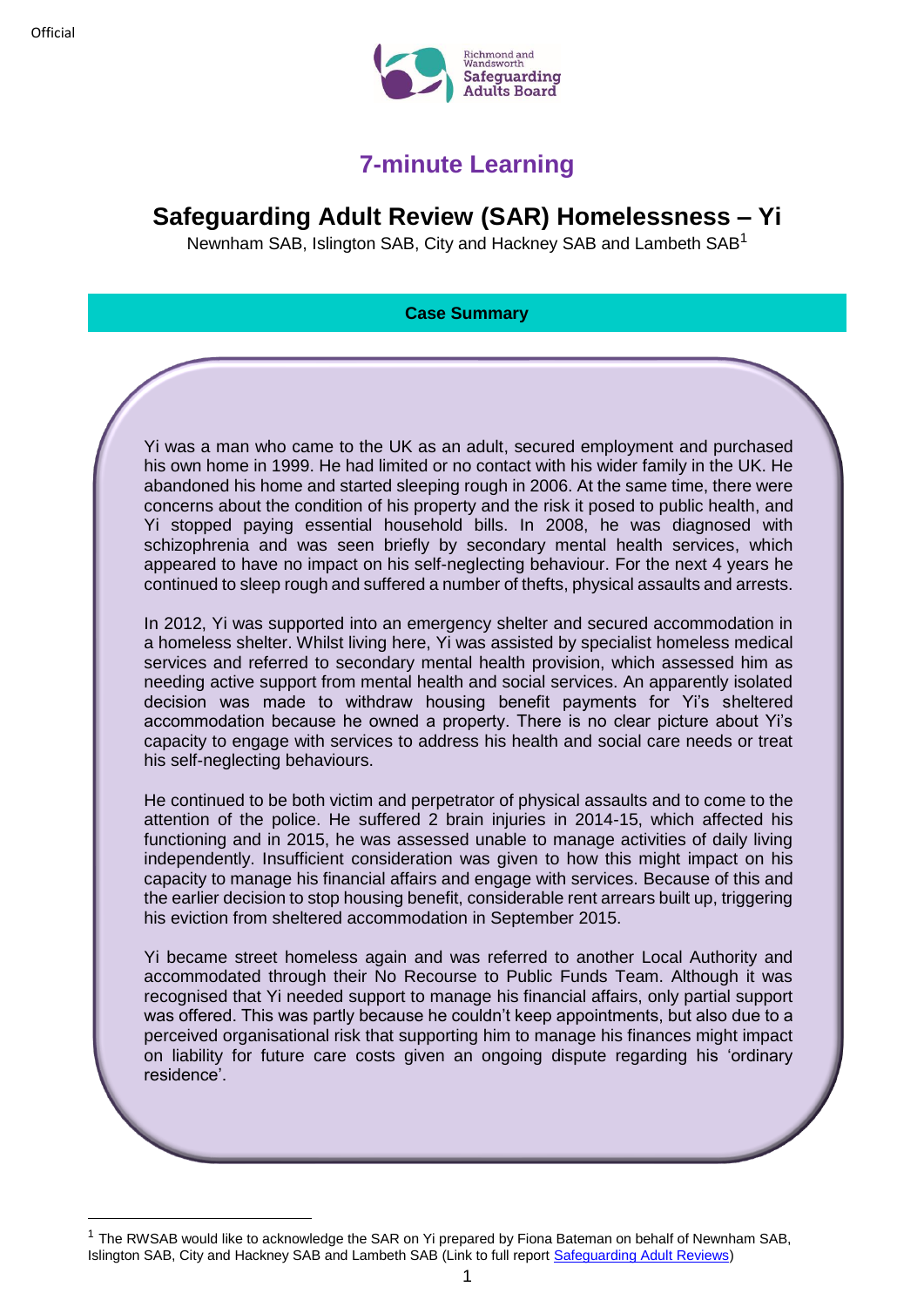In 2016, Yi was re-admitted into hospital having suffered a subdural hemorrhage, further limiting his cognitive abilities. Upon discharge, support for his housing was withdrawn and he was directed to a third authority to request support under part 7 of the Housing Act. He was temporarily accommodated, but his application was quickly rejected on the basis that he owned property. That decision did not consider whether it was reasonable, given both his own disabilities and the condition of the property, to determine he could occupy this property.

Emergency accommodation was arranged in several Local Authorities at different points between 2016 and 2017, but there was little regard as to whether this accommodation was suitable for Yi, given his medical and physical needs. He was later referred for specialist mental health support to services in Local Authority 3's area. Dispute arose about which authority should be responsible for providing Yi's support and whether accommodation should be provided under the Housing Act 1996 or Care Act 2014. There was no assessment of his capacity to make an application for support under the Housing Act 1996 or adhere to the conditions of any accommodation. No thought was given to the duty to appoint an advocate, which should have been considered due to his cognitive impairments and the lack of support by friends and family.

He was evicted from the emergency homeless accommodation on the basis that he was 'not independent' and because his behaviour could place him or others at risk of harm in that environment. Hostel staff did not raise a safeguarding concern that an adult at risk was without necessary care and support. No information was shared about his health and social care needs, mental capacity or likely presentations. For example, although he was accommodated for one night, hostel staff were not advised of his brain injury and wrongly assumed he was drunk. He was not assessed by either authority for on-going support.

From 14 July 2017, Yi slept rough until he was taken into St Thomas' hospital in a confused state on 23 July 2017. Hospital staff undertook an assessment of his need for continuing healthcare and identified that he would require nursing support on discharge. An advocate was appointed to support him during the assessment and care planning process undertaken by social care staff from the fourth authority. That authority subsequently accommodated Yi in a nursing home and initiated a safeguarding enquiry under the category of 'neglect and acts of omission'. (This review arose out of a recommendation from that enquiry.)

Yi passed away in September 2018 and, whilst the cause of death was unconnected to the statutory failings, practitioners involved in the discussions felt it was important to recognise he experienced serious harm and that a SAR would help SABs, partner agencies and the wider statutory and voluntary sector to work more effectively with people experiencing, or at risk of, chronic homelessness.